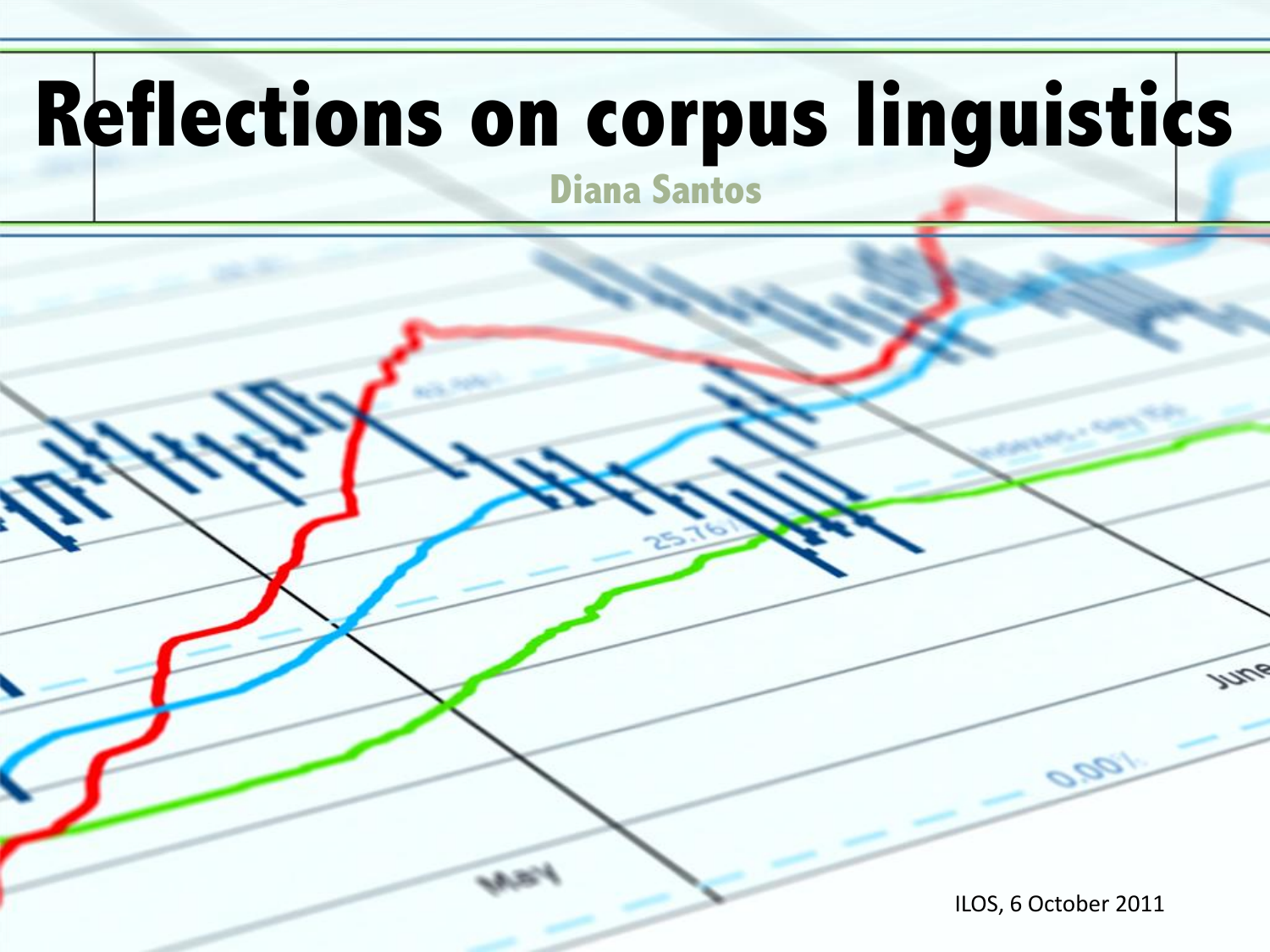### **What I will be talking about** Reflections on a 25-years practice

How people perceive corpora A lot of different views



3

4

Between compiling and using Off-the-shelf versus design

Examples of measurements and conclusions A wider range of approaches

A course on statistics in linguistics Would that be useful?

5 What is the defining "past-participle" of corpus<br>linguistics? Inspired, based, derived, supported, illustrated, induced?

Intus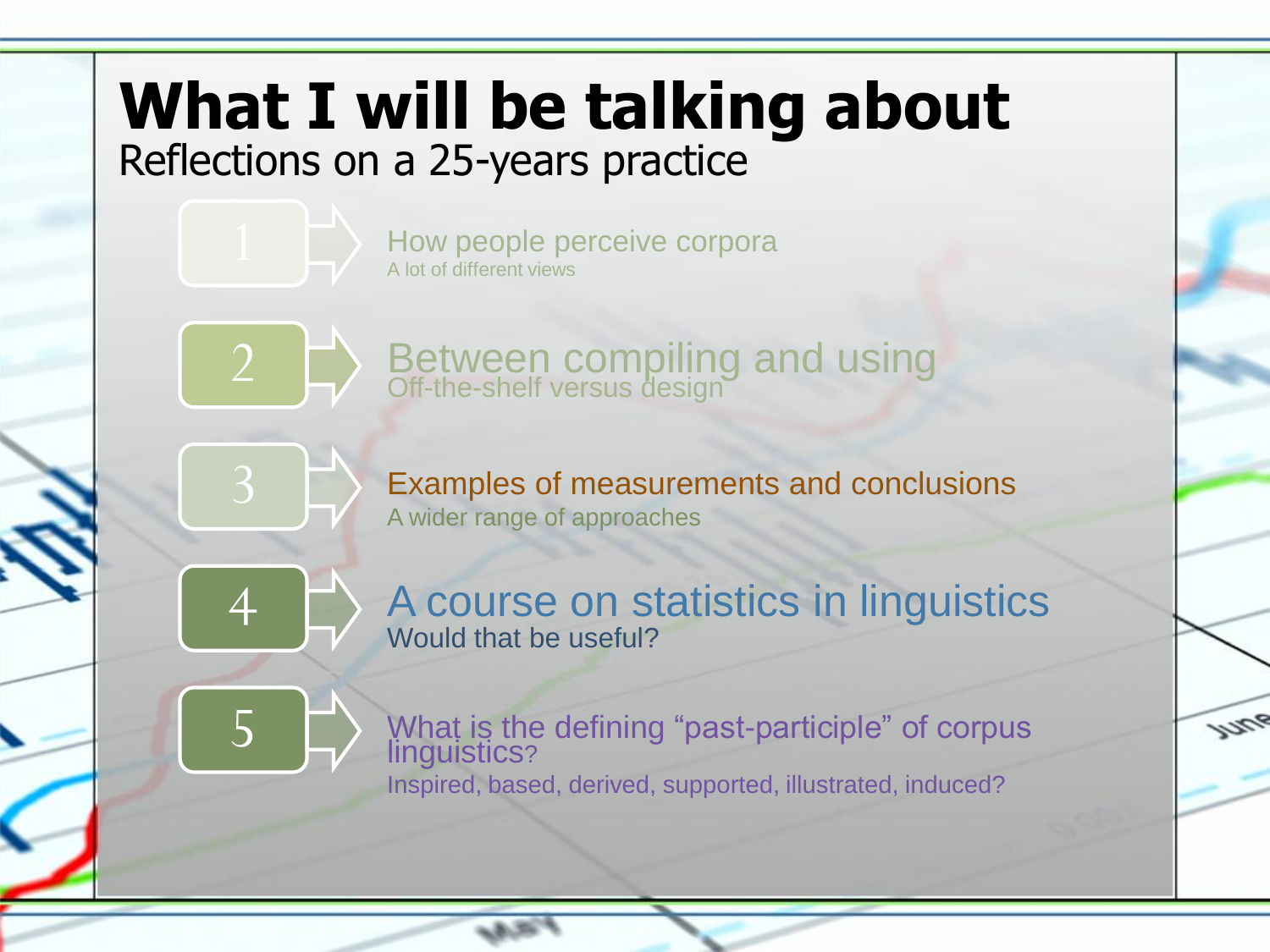# The perception of corpora

Widely different "perceptions"

#### You can have developers for own use. You can have consumers

You can have corpus developers for others

• There is always a tension between corpus use and corpus creation

#### You can have corpus co-developers

• Collaborative corpus creation

Three objects make up a corpus: texts, CES, shell (including annotation)

> Quite a nice trilogy, most people don't distinguish

People usually only pay attention to the texts, and expect the rest to appear automatically!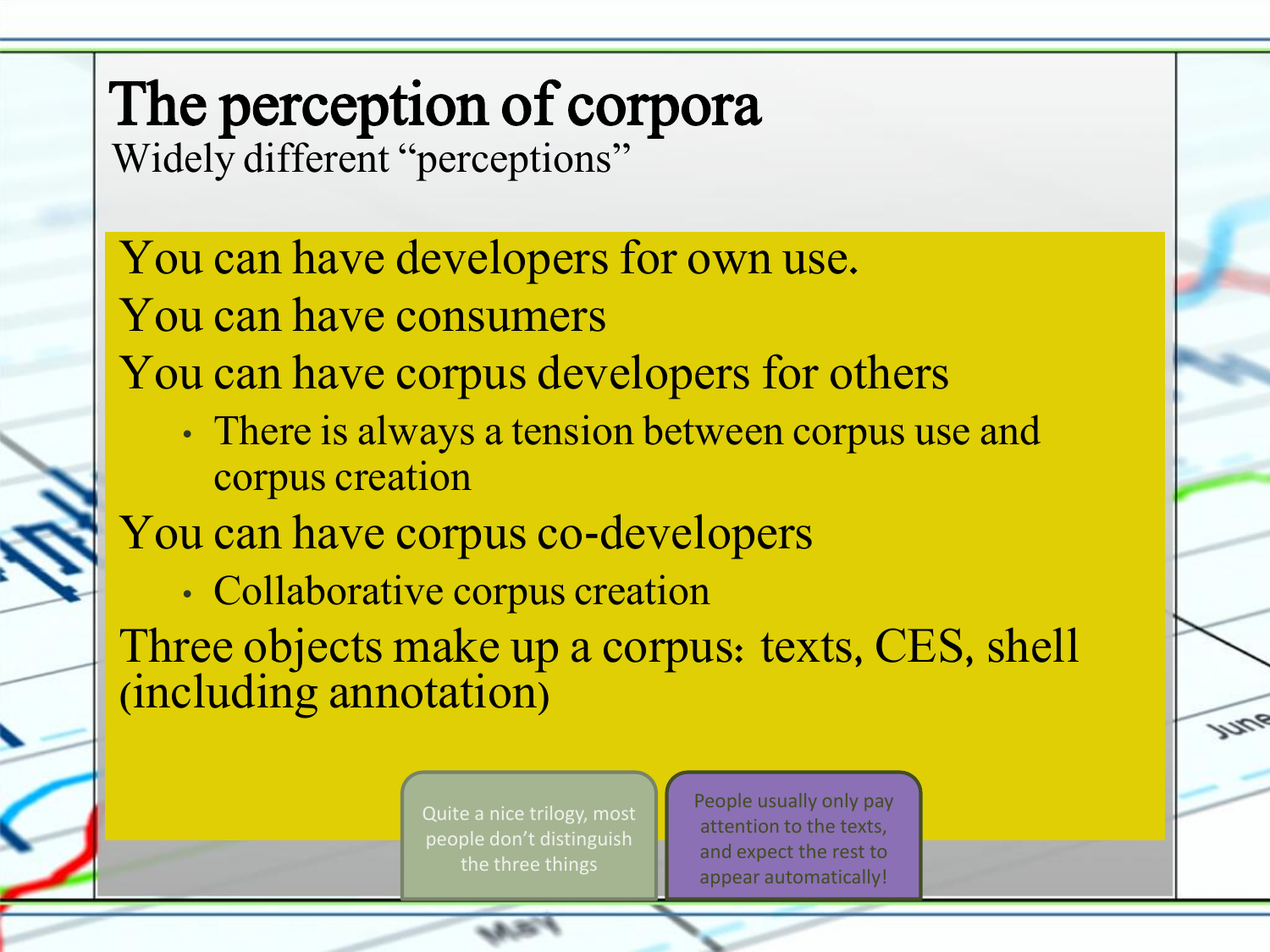### **Kinds of positive attitudes** one can have as far as corpora are concerned

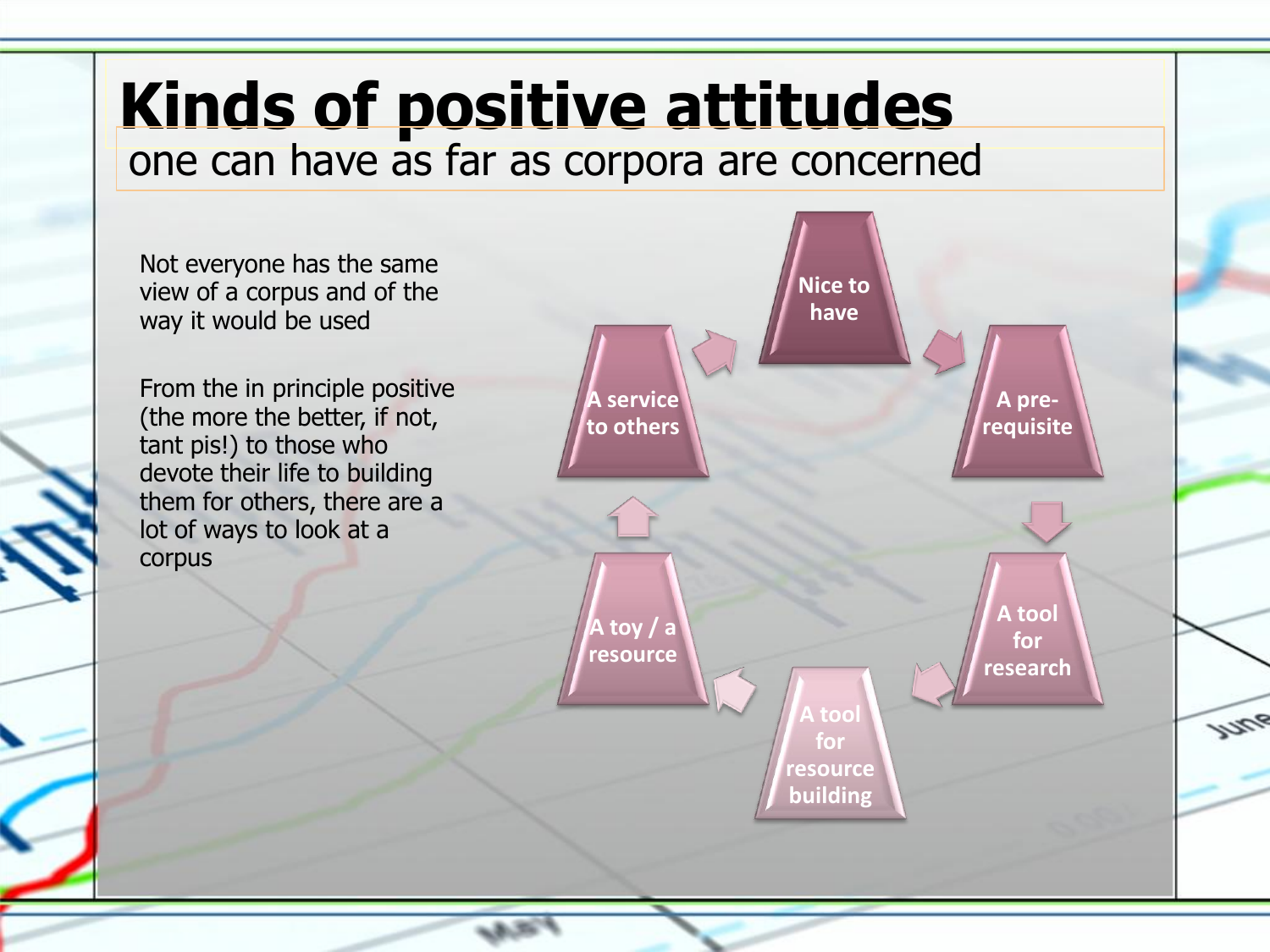#### Between compiling and using Off-the-shelf vs. design

You can investigate a known issue in a known corpus: contributing to progress within CL Or a radically new issue in a known corpus Or a known issue in new corpora

• There is always a tension between corpus use and corpus creation

You have to devise a corpus for a new issue, or to supplement a given corpus with more data You have to create a corpus for a new kind of "text" that was never investigated before

> There is so much you can do with what is already available!

There are so many interesting research questions out there, if only there was a corpus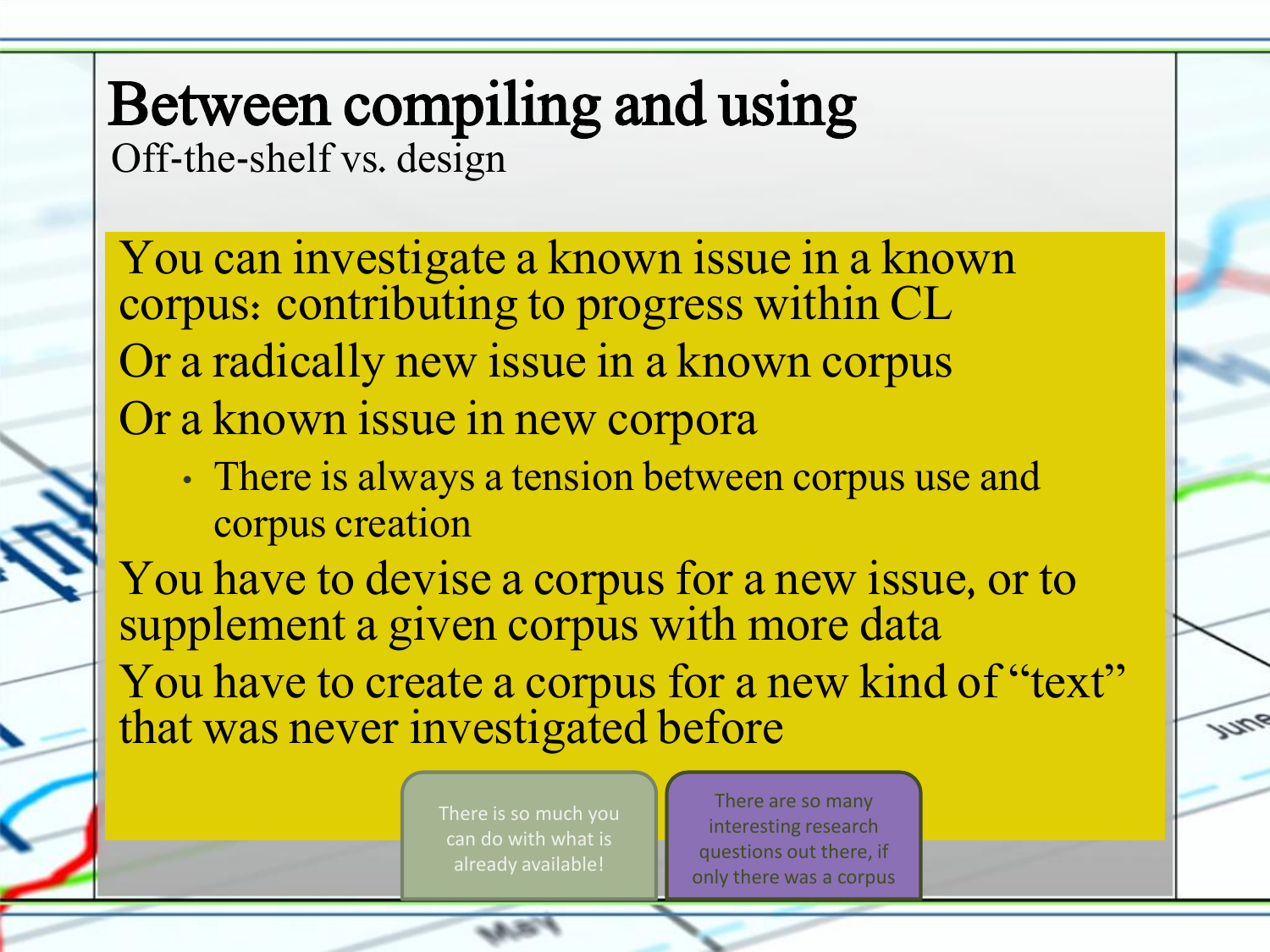### Kinds of uses

Users use corpora for a variety of purposes

- To get acquaintance with a theme
- To study a distribution according to the corpus parameters
- To correlate different observations
- To evaluate other people's claims
- To create data for other purposes (e.g. teaching, lexicography, terminology, indexing…)
- To create resources or systems based on the corpus, having the corpus underlying them

An accent box, click to edit the text inside.

An accent box, click to edit the text inside.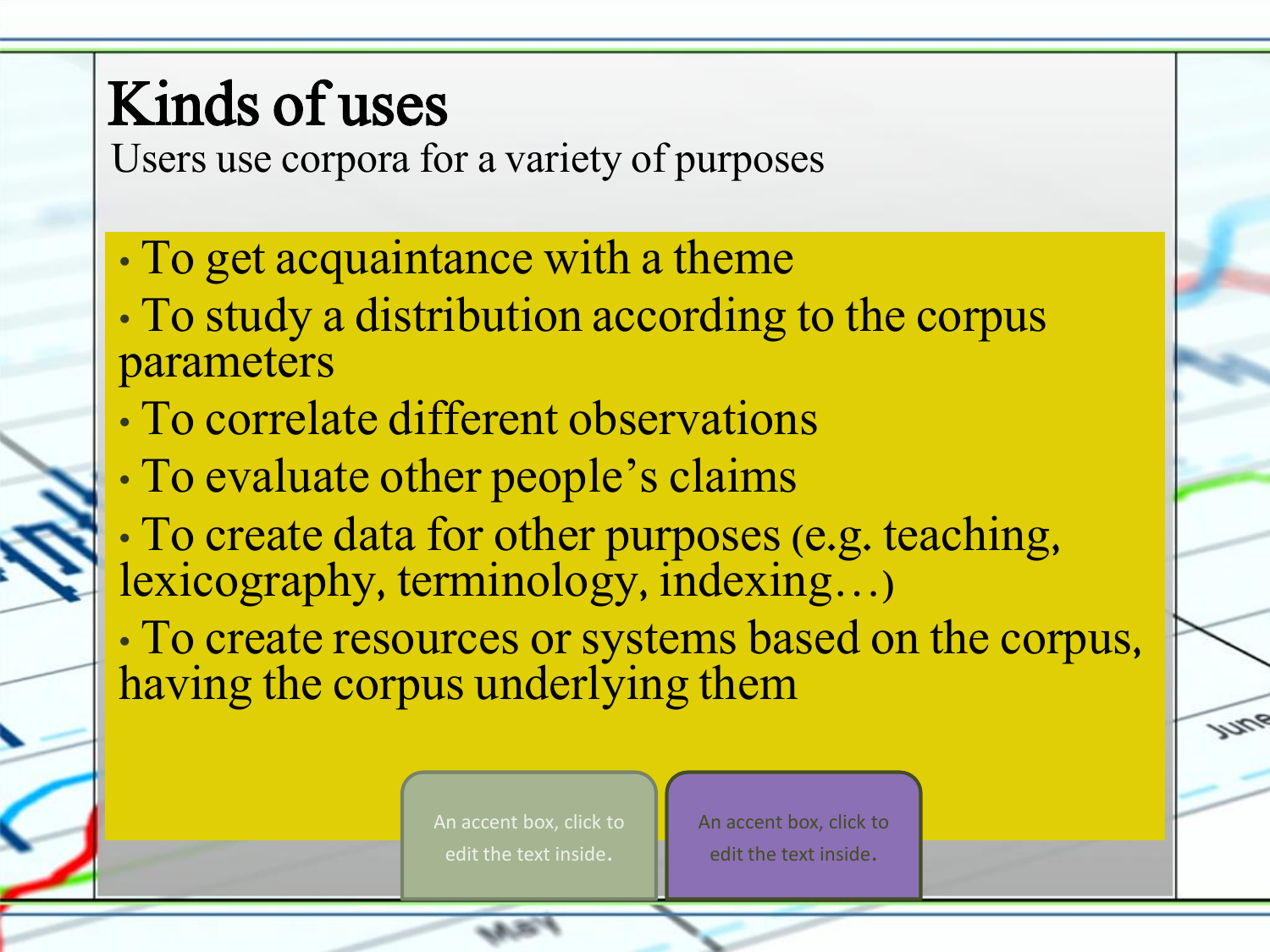#### Measurements and conclusions Some examples

This is not a broad overview!

**Antus** 

#### **MEASUREMENTS**

Kinds of futures in English Frequency differences in two comparable corpora (LOB-Br) Translation of clauses E-P Difference in use of a construction in learner corpora Frequency differences in grammar

#### **CONCLUSIONS**

Different teaching material Lexical divergence between varieties of English Wide variation in number Need for different teaching strategies for diff. native speakers Different authors involved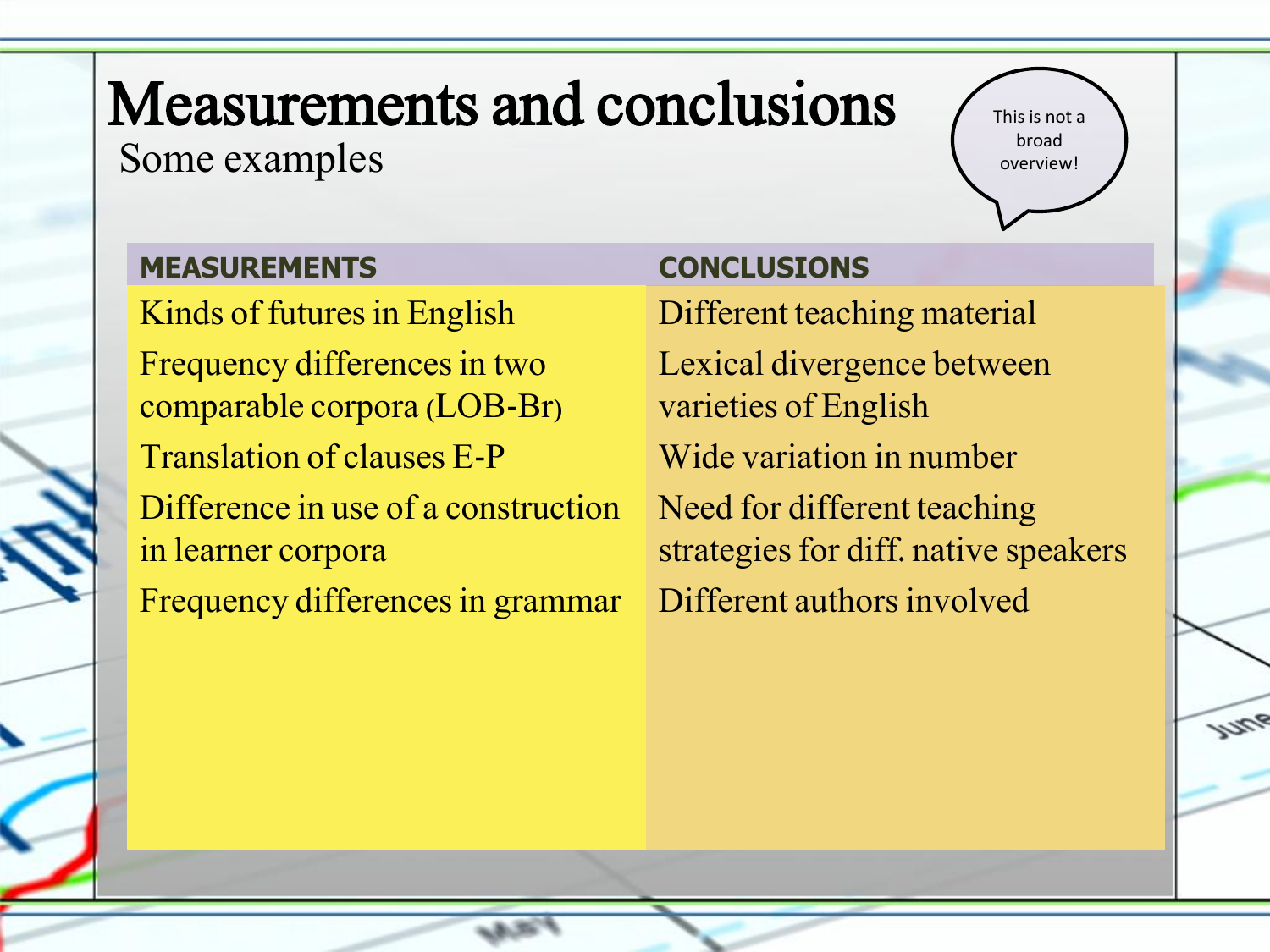### The essence of corpus linguistics…

Or, what is our credo?

- To use authentic material
- To trust the (other) language users
- To believe in quantity
- To believe in distribution
- To believe in replicability

• To believe in shared resources, community of users, improvement through the masses

• To trust performance to arrive at competence, from *parole* (only positive) derive *langue* (system, both positive and negative)

> There is a lot one can do with corpus material!

But how do you know the corpus is appropriate for what you want?

**INCE**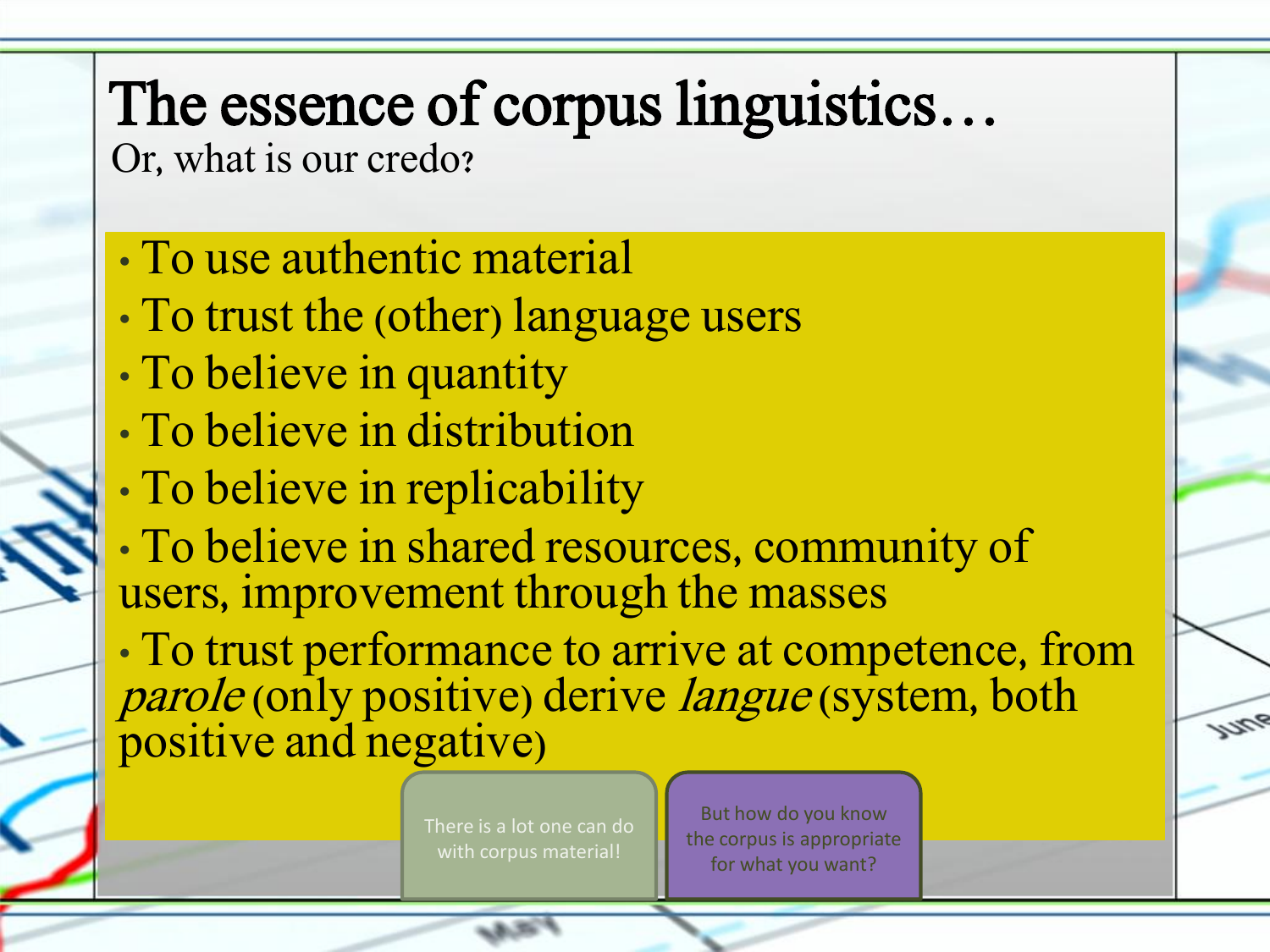### Why counts?

Or, the quantitative vs. qualitative debate

- yes or no, categorical answers
- subjunctive, indicative, imperative, not 56% ind.
- good, not 89.5% ok
- the girl, not "something fuzzy to which I assign 78% of girlhood, not being able to see well enough<sup>35</sup> • bald-headed, water, butter

• All our categorization is qualitative... Why should counting over it enlighten us?

> It allows one to predict further quantitative relationships

But not reason about language…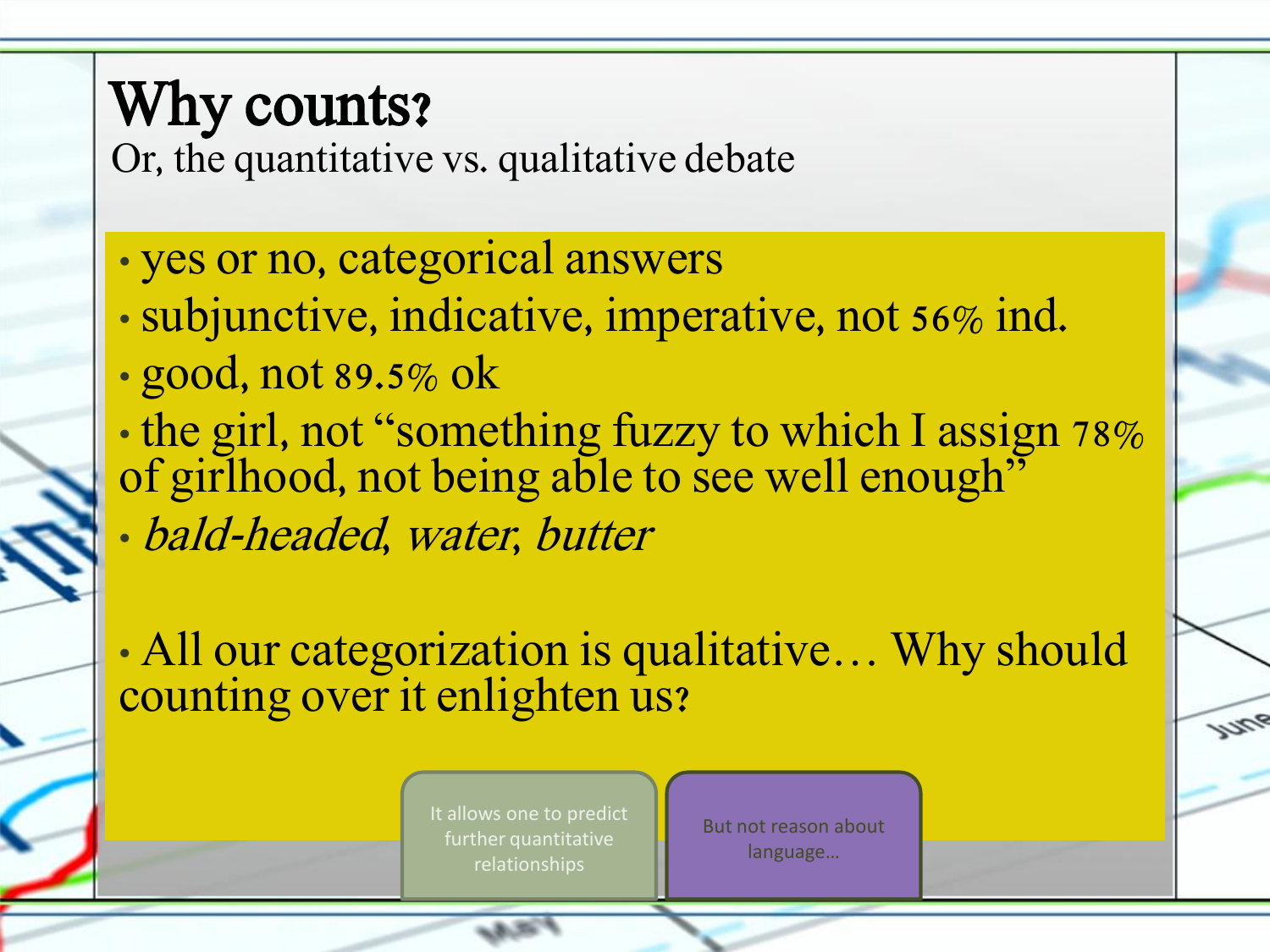### Reasons to count

Different answers

• language is probabilistic in nature

• knowing the probabilities we also learn about the surprise and the innovation and can measure style and quality of a text

• it helps teaching it, explaining the most frequent words/constructions first

• it helps dealing with language (storing it, indexing it, sending it across the channels, translating it) : it gives us power over the language

> It is a must for applications!

But we still don't know how it works…